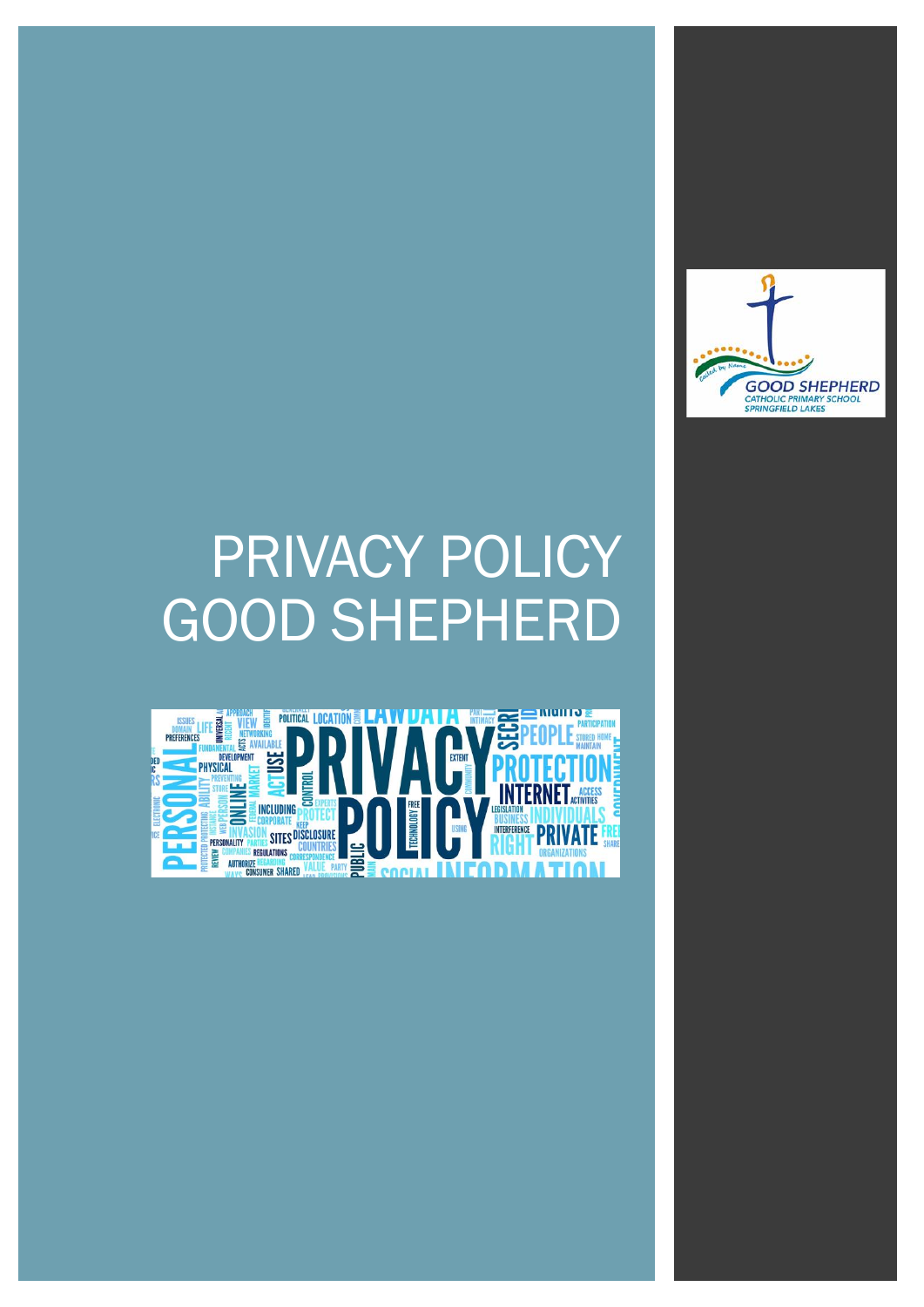

# **1. PURPOSE**

*Brisbane Catholic Education* (BCE) is responsible for the administration of approximately 142 Catholic primary and secondary schools and colleges within the Archdiocese of Brisbane.

This Privacy Policy applies to schools administered by BCE and the BCE Office (BCEO) and sets out how each school and BCEO manage personal information which is provided to or collected by it.

# **2. RATIONALE**

BCE is bound by the Australian Privacy Principles contained in the *Privacy Act 1988 (Cth)* and as such may, from time to time, review and update this Privacy Policy to take account of new laws and technology, changes to schools' operations and practices and to ensure it remains appropriate to the changing school environment.

# **3. POLICY STATEMENT**

**Brisbane Catholic Education and Good Shepherd Catholic Primary School Springfield Lakes will collect, hold, use and disclose personal information, as set out in this Privacy Policy.**

## **What kinds of personal information does Good Shepherd collect and how do we collect it?**

The type of information collected and held includes (but is not limited to) personal information, including health and other sensitive information, about:

- Students and parents and/or guardians (Parents) before, during and after the course of a student's enrolment at Good Shepherd including;
	- $\circ$  name, contact details (including next of kin), date of birth, previous school and religion;
	- o medical information (e.g. details of disability and/or allergies, absence notes, medical reports and names of doctors);
	- o conduct and complaint records, or other behavior notes, and school reports;
	- o information about referrals to government welfare agencies;
	- o counselling reports;
	- o health fund details and Medicare number;
	- o any court orders;
	- o volunteering information;
	- o photos and videos at school events;
- Job applicants, staff members, volunteers and contractors, including:
	- o name, contact details (including next of kin), date of birth and religion;
	- o information on job application;
	- o professional development history;
	- o salary and payment information, including superannuation details;
	- $\circ$  medical information (e.g. details of disability and/or allergies, and medical certificates);
	- o complaint records and investigation reports;
	- o leave details;
	- o photos and videos at school events;
	- o workplace surveillance information;
	- o work emails and private emails (when using work email address) and Internet browsing history; and
- Other people who come into contact with Good Shepherd, including name and contact details and any other information necessary for the particular contact with the school.

*Personal information you provide***:** Good Shepherd will generally collect personal information held about an individual by way of forms filled out by Parents or students, face-to-face meetings and interviews, emails and telephone calls. On occasions people other than Parents and students provide personal information.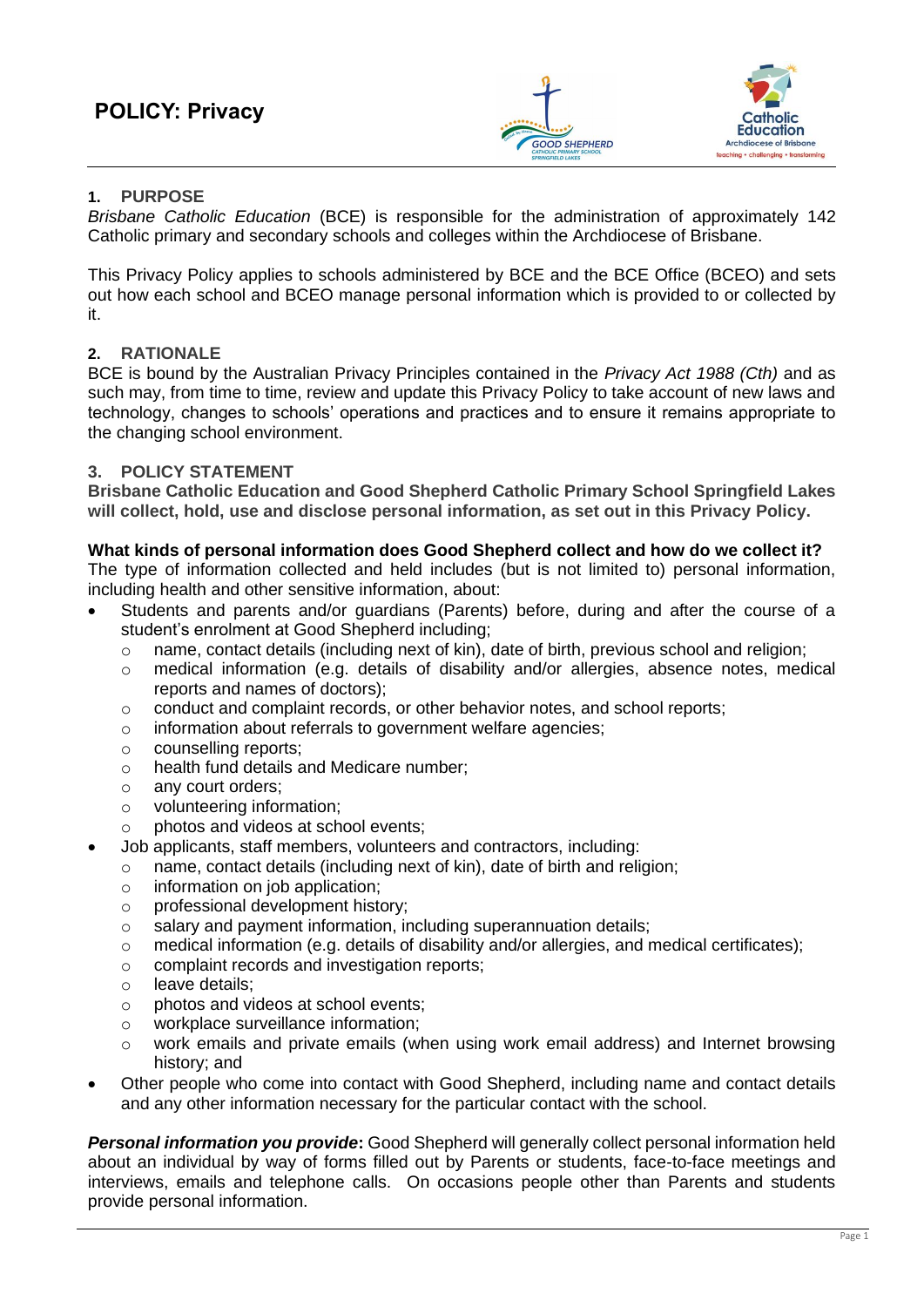

*Personal information provided by other people:* In some circumstances, Good Shepherd may be provided with personal information about an individual from a third party, for example, a report provided by a medical professional or a reference from another school.

*Exception in relation to employee records:* Under the *Privacy Act 1988 (Cth)*, the Australian Privacy Principles do not apply to an employee record. As a result, this Privacy Policy does not apply to BCE's treatment of an employee record where the treatment is directly related to a current or former employment relationship between the school and an employee.

## **How will a school use the personal information you provide?**

Good Shepherd will use personal information it collects from you for the primary purpose of collection, and for such other secondary purposes that are related to the primary purpose of collection and reasonably expected, or for which you have consented.

*Students and Parents:* In relation to personal information of students and Parents, a BCE school's primary purpose of collection is to enable the school to provide a quality Catholic education to the student, exercise its duty of care and perform necessary associated administrative activities, which will enable students to take part in all the activities of the school. This includes satisfying the needs of Parents, the needs of the student and the needs of BCE and the school throughout the whole period the student is enrolled at the school.

The purposes for which BCE and its schools, including Good Shepherd, use personal information of students and Parents include:

- to keep Parents informed about matters related to their child's schooling through correspondence, newsletters and magazines;
- day to day administration;
- looking after students' educational, social, spiritual and medical well-being;
- seeking donations and marketing for the school; and
- to satisfy BCE's and Good Shepherd's legal obligations and allow the school to discharge its duty of care.

In some cases where Good Shepherd requests personal information about a student or Parent, if the information requested is not obtained, the school may not be able to enrol or continue the enrolment of the student or permit the student to take part in a particular activity.

*Job applicants, staff members and contractors:* In relation to the personal information of job applicants, staff members and contractors, BCE and Good Shepherd's primary purpose of collection is to assess and (if successful) engage the applicant, staff member or contractor, as the case may be.

The purposes for which BCE and Good Shepherd use personal information of job applicants, staff members and contractors include:

- in administering the individual's employment or contract, as the case may be;
- for insurance purposes;
- seeking funds and marketing for Good Shepherd school; and
- to satisfy BCE's and Good Shepherd's legal obligations, for example, in relation to child protection legislation.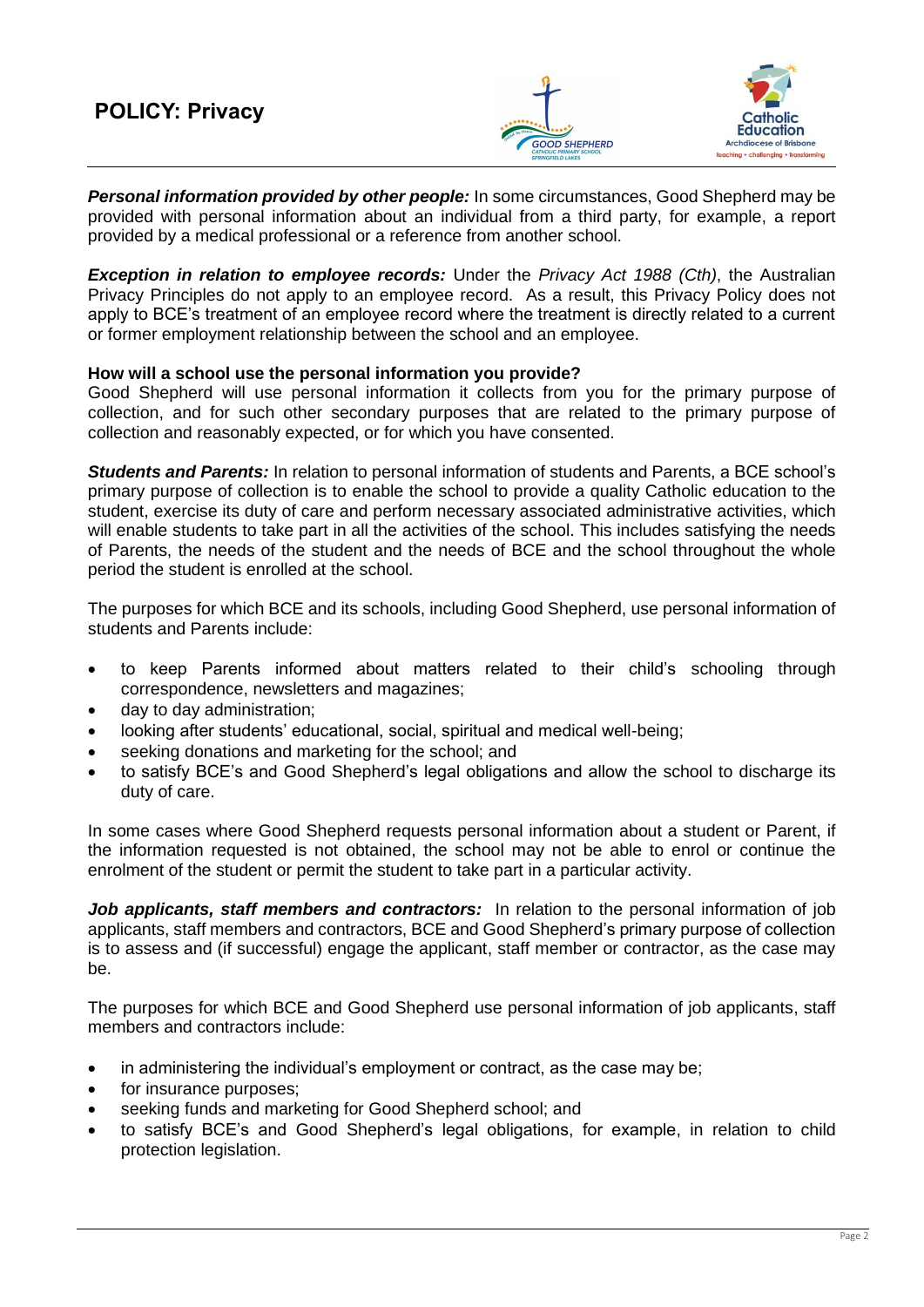# **POLICY: Privacy**



*Volunteers:* Good Shepherd also obtains personal information about volunteers who assist the school in its functions or conduct associated activities, such as alumni associations, to enable the school and the volunteers to work together.

*Marketing and fundraising*: BCE schools treat marketing and seeking donations for the future growth and development of the school as an important part of ensuring that the school continues to be a quality learning environment in which students and staff thrive. Personal information held by a school may be disclosed to an organisation that assists in the school's fundraising, for example, the school's Foundation or alumni organisation, church and parish authorities or the Catholic Archdiocese of Brisbane.

Parents, staff, contractors and other members of the wider school authority may from time to time receive fundraising information. School publications, like newspapers and magazines, which include personal information, may be used for marketing purposes.

*Exception in relation to related schools:* The *Privacy Act 1988 (Cth)* allows each school, being legally related to each of the other schools administered by BCE to share personal (but not sensitive) information with other BCE administered schools and colleges. Other schools administered by BCE may then only use this personal information for the purpose for which it was originally collected by the BCE school. This allows schools to transfer information between them, for example, when a student transfers from one BCE school to another.

## **Who might a school disclose personal information to and store information with?**

Good Shepherd may disclose personal information, including sensitive information, held about an individual for educational, administrative and support purposes. This may include to:

- other schools and teachers at those schools;
- aovernment departments:
- the Brisbane Catholic Education Office, the school's parish, and other related church agencies/entities;
- medical practitioners;
- people providing educational, support and health services to the school including specialist, visiting teachers, sports coaches, volunteers, counsellors and providers of learning and assessment tools;
- assessment and educational authorities, including the Australian Curriculum, Assessment and Reporting Authority;
- people providing administrative and financial services to the school;
- recipients of school publications, such as newsletters and magazines;
- Parents;
- anyone you authorise Good Shepherd to disclose information to; and
- anyone to whom we are required to disclose information by law, including child protection laws.

*Sending and storing information overseas:* Good Shepherd together with BCE, may disclose personal information about an individual to overseas recipients, for instance, when storing personal information with 'cloud' service providers which are situated outside Australia or to facilitate a school exchange. However, a school will not send personal information about an individual outside Australia without:

- obtaining the consent of the individual (in some cases the consent will be implied); or
- otherwise complying with the Australian Privacy Principles or other applicable privacy legislation.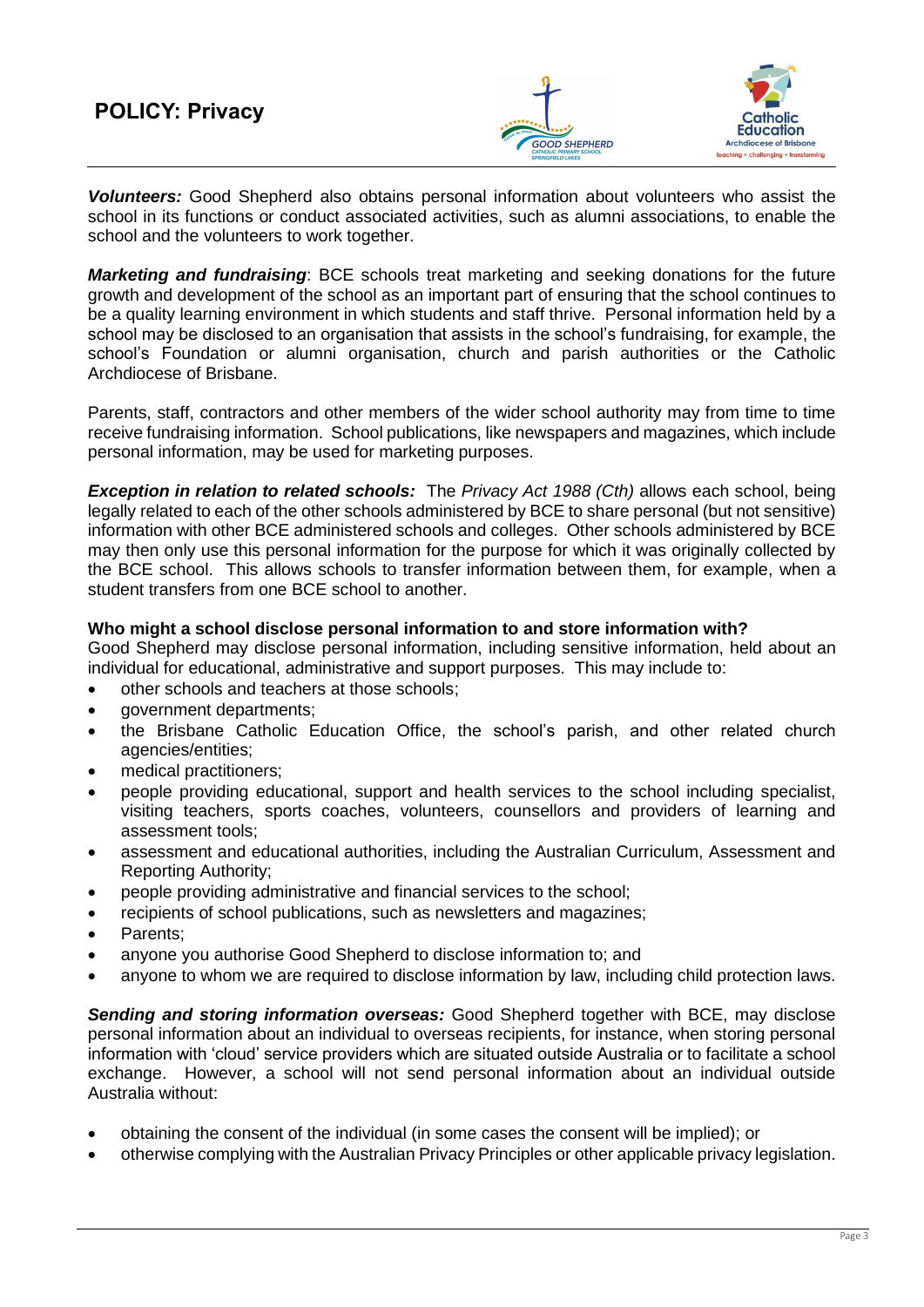# **POLICY: Privacy**



The school may use online or 'cloud' service providers to store personal information and to provide services to the school that involved the use of personal information, such as services relating to email, instant messaging and education and assessment applications. Some limited personal information may also be provided to these service providers to enable them to authenticate users that access their services. This personal information may be stored in the 'cloud' which means that is may reside on a cloud service provider's server which may be situated outside Australia.

### **How does a school treat sensitive information?**

In referring to 'sensitive information', Good Shepherd means: information relating to a person's racial or ethnic origin, political opinions, religion, trade union or other professional or trade association membership, philosophical beliefs, sexual orientation or practices or criminal record, that is also personal information; health information and biometric information about an individual.

Sensitive information will be used and disclosed only for the purpose for which it was provided or a directly related secondary purpose, unless you agree otherwise, or the use or disclosure of sensitive information is allowed by law.

### **Management and security of personal information**

BCE and Good Shepherd's staff are required to respect the confidentiality of students' and Parents' personal information and the privacy of individuals.

Good Shepherd has in place steps to protect the personal information the school holds from misuse, interference and loss, unauthorised access, modification or disclosure by use of various methods including locked storage of paper records and password access rights to computerised records.

#### **Access and correction of personal information**

Under the *Privacy Act 1988 (Cth)*, an individual has the right to obtain access to any personal information which BCE or Good Shepherd holds about them and to advise BCE or Good Shepherd of any perceived inaccuracy. There are some exceptions to this right set out in the Act.

Students will generally be able to access and update their personal information through their Parents, but older students may seek access and correction themselves.

There are some exceptions to these rights set out in the applicable legislation.

To make a request to access or update any personal information that BCE or Good Shepherd holds about you or your child, please contact Good Shepherd's Principal in writing.

The school may require you to verify your identity and specify what information you require. The school may charge a fee to cover the cost of verifying your application and locating, retrieving, reviewing and copying any material requested. If the information sought is extensive, the school will advise the likely cost in advance. If we cannot provide you with access to that information, we will provide you with written notice explaining the reasons for refusal.

## **Consent and rights of access to the personal information of students**

BCE respects every Parent's right to make decisions concerning their child's education.

Generally, a school will refer any requests for consent and notices in relation to the personal information of a student to the student's Parents. A school will treat consent given by Parents as consent given on behalf of the student, and notice to Parents will act as notice given to the student. As mentioned above, Parents may seek access to personal information held by a school or BCE about them or their child by contacting Good Shepherd's Principal. However, there will be occasions when access is denied. Such occasions would include where the release of the information would